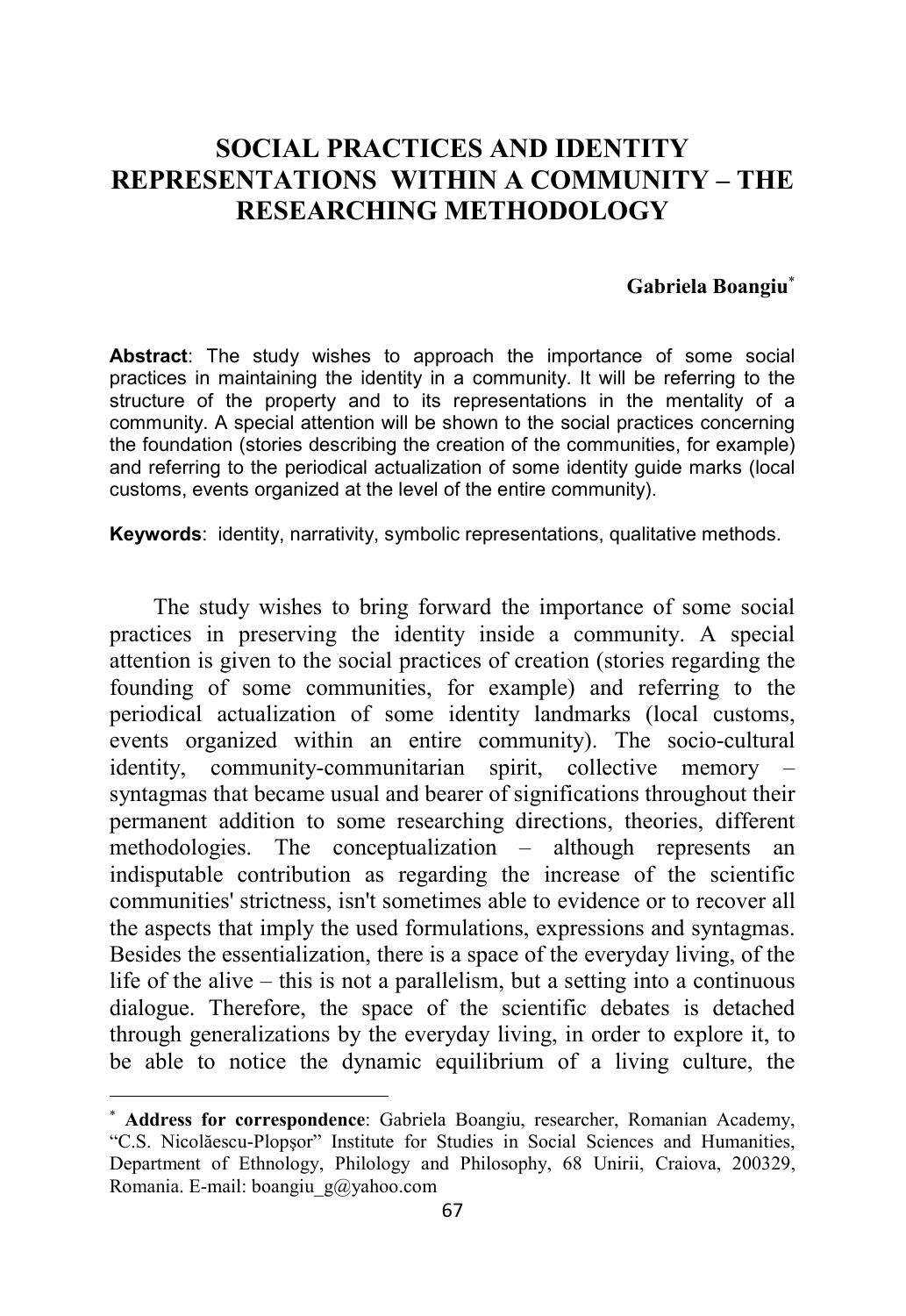permanent exchanges of gestures, talks, impressions during the diverse communities.

The concept of identity raised many debates in the circle of the socio-human sciences. Because its multiple aspects that refer to the genetic heritage or assimilated features, the influence of the different social groups, the particularities given by the national affiliation, the socio-cultural identity represents a subject approached from diverse perspectives – psychological, sociological, ethnological. The concept of identity opens debates on the personality – person – social group axis, this last one being

defined according to internal objective criteria (origin, culture, religion community, the kindred relations between the group's members) or external (the common historic route, the situation at the level of the global society, the role of the economy etc.) and according to subjective criteria that can also be internal (the feeling of affiliation, the solidarity relations between the members etc.) or external (the attention towards the group coming from the surrounding society)<sup>1</sup>.

 The identity is continuously consolidated or reaffirmed through certain events meant to create the feeling of affiliation, of attachment to the community.

Hence, the socio-cultural identity must be related to many factors – family, social environment, heredity, groups of affiliation. The existence of a stable identity nucleus allows accumulations and evolutions during the entire life, completing the spiritual life of the human being. Conceptually, there is drawn a distinction between the individual's identity and the collective socio-cultural identity, the interferences between them being obvious. Thus, the identity is moreover a process though which its stable nucleus (configured from the individual particularities, aptitudes, spiritual values, beliefs, aspirations, ideals, certain behaviors and attitudes towards certain situations) enters into a relation with other social factors that can either consolidate or reaffirm, stabilize. That's why, the ethnic or the national identity are more stable, because of the existence of certain social values which become active through the primary socialization or through the periodic reactualizations of some principles or identity symbols through rituals, festivities, cultural events. Therefore, the trinominal personality-social group-community is articulated through socio-cultural key-factors, talking today about an

 $\overline{a}$ 

<sup>1</sup> Pierre Bonté, Michel Izard, *Dictionnaire d'ethnologie et anthropologie*, Romanian edition*,* Iaşi, Polirom*,* 1999, p. 217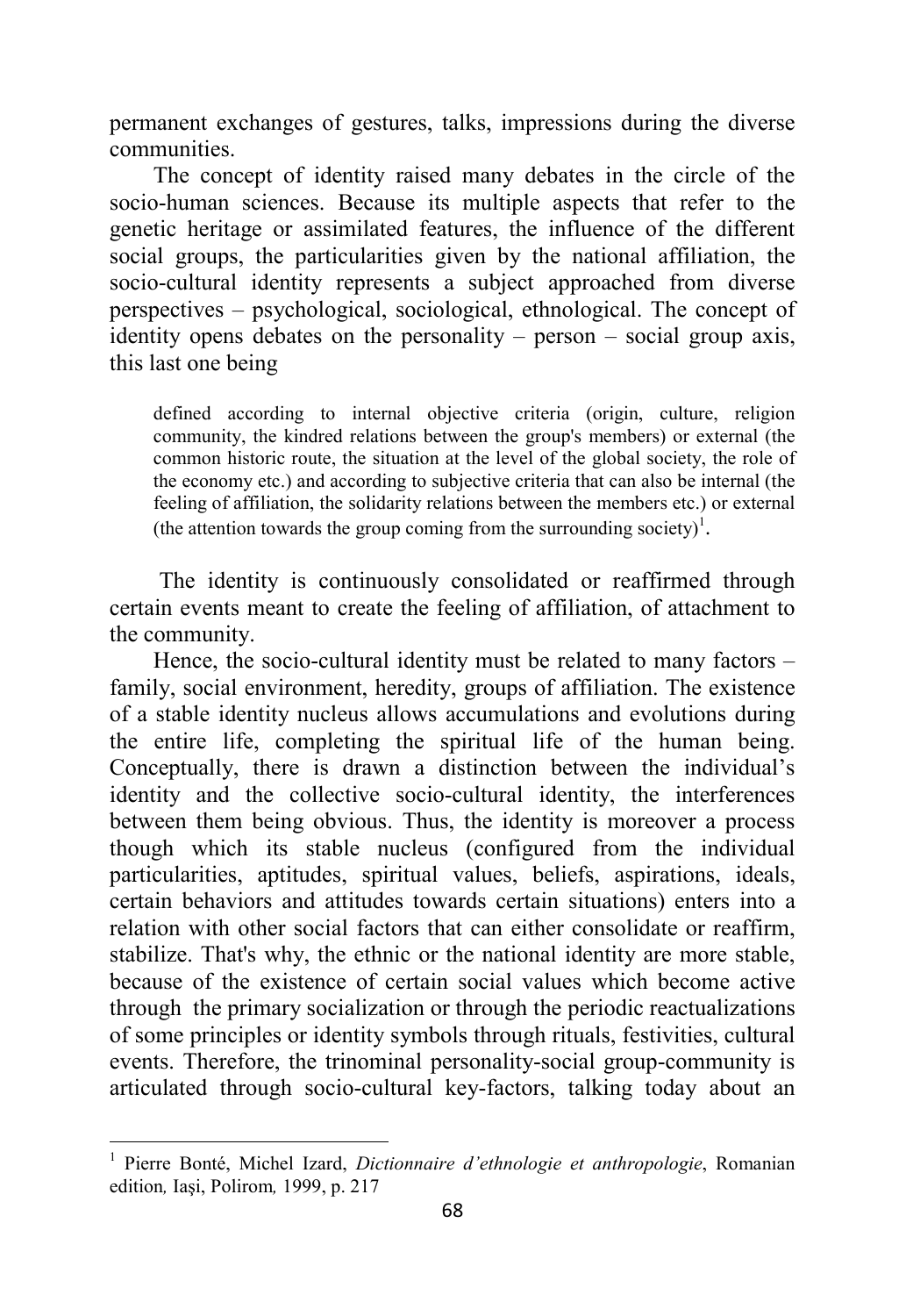identity culture that offers particularity/specificity to a social unity, either it is a small group – that shares the same values, ideals, or an ampler association – ethnic community or nation – in this situation, the considered values, the ideals and life principles themselves have more depth and stability.

In the old days communities and in the nowadays ones too, the story-telling enjoyed a special place in the social space, but the ways in which it is "fulfilled" is different somehow, before, the story-telling regulated or was even responsible regarded through an educational angle. The story-telling, therefore as a social practice, fulfills important functions in the consolidation of the communitarian mentality, so we will try to underline the existence of some particularities concerning the relation collective identity – symbolic imaginary of several founding stories – for example – the village Aref from Argeş county.

The binominal "the offered story" – "prestigious identity" proves to be the central axle that facilitates the reactivation of some community values. The structuring of the relations between the protagonists depends on their symbolic positioning towards the discussed phenomenon. The field research made only on one of the groups from the dialog, allows a more detailed analysis not only as regarding the reactivation of some symbolic representations about the dwellers from Aref. Their cultural memory has an imaginative, much stronger component, the story sets in order "naming" each border stone, decreasing the distance between the community and the living space, making it familiar, because its "story" it is known. The connection between memory – identity – imaginativenarrative ability it is obvious for the dwellers from a certain space that they possess or, for a change, they reactualize the legitimate possession through the story, through founding legends. This thing is easily unraveled in the case of the Aref village from Argeş too. Teacher Cezar Bădescu, one of the field informers, keeps alive the village's old days stories. Although we meet an identified memorizing, orientated towards patrimonialization, can be discovered the survivals of some archaic imaginary referring to the village's origin. The seven old people from the beginning of the time, but especially of the space in Arefu are: "Badea, Pechea, Dobrin, Drăgulea, Ionicescu (also called Toinea), Redeche and Roscescu (also called Zăblaică). We come from them<sup>32</sup>. An authentic story-teller is Aurelia Jugăraru, who asked us to call her "granny Aurelia", confessing that she is also called "Ciocan's Aurica". She

 2 Cezar Bădescu, field informer, teacher, 54 years old, April 2006, Arefu.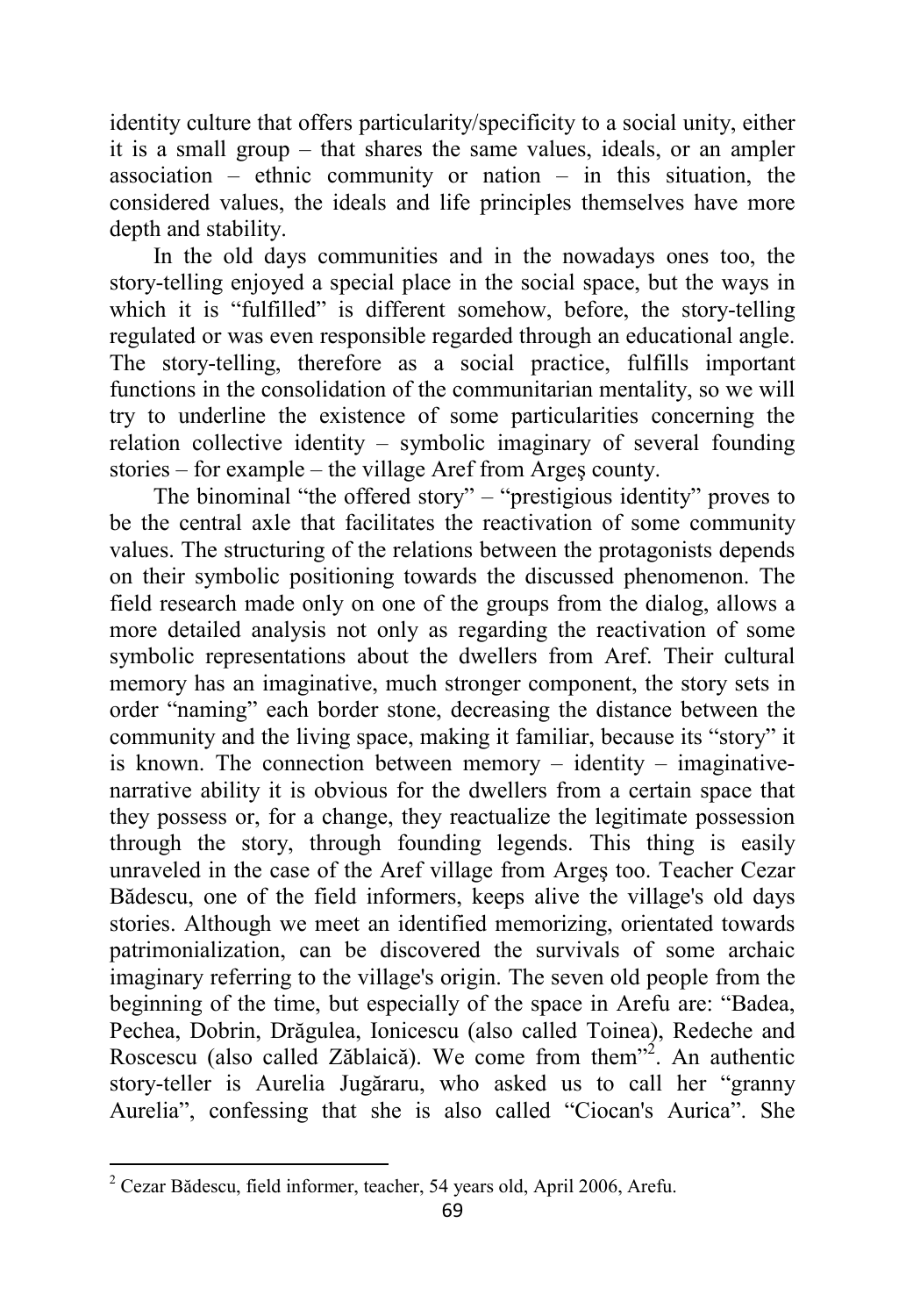remakes the story of the Arefu village's boundaries, reminding us that, through the story, the space enters into the possession of the dwellers. Through the legend, the origin of the village is placed into an indefinite time, because the ancestors that named those places stayed at its origin. Here there are her confessions:

Behind our village, towards the northern side, we have three ranges of mountains: Obârşia, Căprişoara and Măgureaua Arefului. Between Obârşia and Măgureaua Arefului it existed a more dangerous path, that went towards Valea lui Stan...it was called Poteca Mărăcinelui (…) and led to a great groove – Piatra Lalii. Why was it called Piatra Lalii? During an outside assault on the village, a foolish lofty person, very silly, ran from the village and built a tiny groove and there he built his shelter. When he returned to the village, he told about the place where he had been, and the people went there, saw the spot and its name remained Piatra Lalii<sup>3</sup>.

Then come the stories about Bucur's hut and his treasure, about the Pietricelii fountain, Bulzul lui Bucur and La muntişor. The dwellers from Aref reactualize a creation myth, full of symbolic motifs of the life itself.

An ampler discussion can be realized as referring to the methodology of correlations research that can be realized between the social practices and the identity landmarks of the social groups.

The problem regarding the possibility of an assumed objectivity as coming from the researcher reappears in the context of the contemporary researches. The textual representation of the field experience, the subjectivity and the possibilities of objectifying the researcher's observations needs permanent questioning. The objectivity can be configured through a process of incorporation/assuming of the subjectivity, as constant distancing, objectivity that it is born through continuous recurrences that recover the decanted meanings through permanent distancing. The researcher's instrument must include this exercise of the permanent oscillations between observation and conceptualization, the research going further through constant questionings, through an open dialogue with the field, incorporating dynamically its mobility. The objectivity of the researcher is born from the permanent reconsideration regarding his subjectivity, after the decantation of the role that he fulfills during a research from the informal aspects of the discussions, necessary for the configuration of the communication's interactive context, informal aspects that can bear many or rich information, significant for the purpose of the research.

l

<sup>&</sup>lt;sup>3</sup>Aurelia Jogăraru, 79 years old, April 2006, Arefu.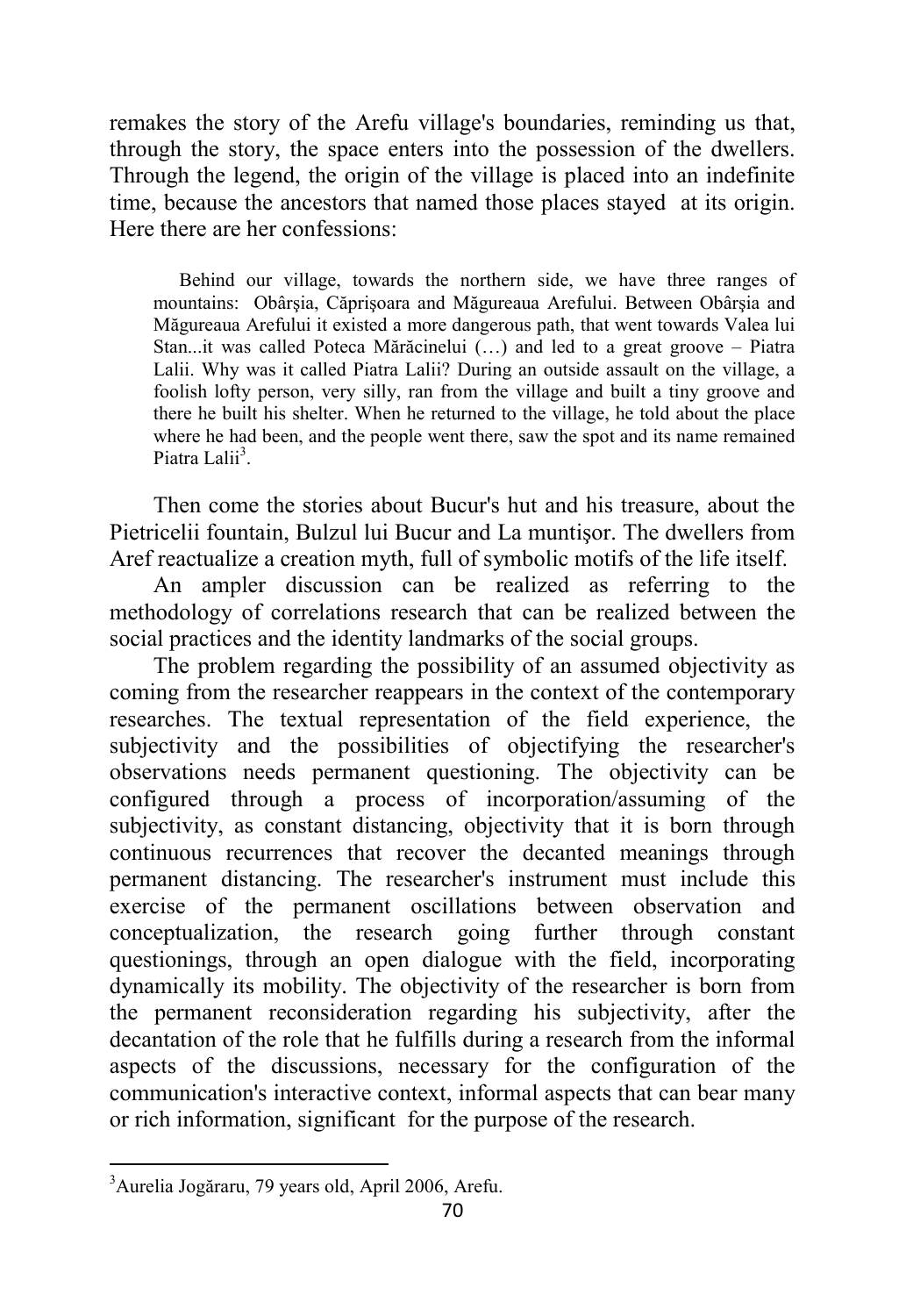In the context that concern the dynamic of the socio-cultural reality, the folklorist researcher is requested a remarkable theoretic and methodological flexibility, but one that would not make indistinct the academic rigor of his studies, thus, the functionality of some folkloric products can be limited or, on the contrary, reevaluations or recontextualizations of theirs. The methodological sensibility of the researcher is challenged in front of more subtle modifications.

The phenomenon of the narrativity enjoyed a main interest from the researchers, constituting the basis of its constant conceptual theoritizations and reconfigurations.

The methodology specific to the contemporary studies of folklore takes part from a more intense incorporation of the investigations developed in the urban environment, along with the studies for the rural side, intensifying the interrelations with the complex of the socio-human discipline, the adequacy of some theoretic structures, concepts that come from the fields of sociology, philosophy of culture etc. The narration of life as a method can find similarities with the folklore tradition but also with its theoretical-methodological extensions.

The stories have a central role in the community, they facilitate the relation, the exchange of some social representations, the intercultural contacts, the emphasizing of some interpretations and re-significations of several social events or characteristic to the quotidian life, in other words "the stories offer a certain type of access to the people's identity and personality"<sup>4</sup> . Between narration and identity there is a clear connection, but the interpretation of this connection differs according to diverse academic currents. Numerous researchers – Bruner, Rosenthal – sustain that

the autobiographic stories, both in form and content, are actually the people's identities. According to this approach, the stories imitate life and present to the exterior world an interior reality; in the same time, they lay the foundation and offer a shape for both the narrator's personality and to the reality in which he lives. The story is someone's identity  $(...)$ . Not everyone accepts this perspective<sup>5</sup>.

 Referring to the same aspect, that of "the truth" recovered through the method of the oral history, have been created realistic, essentialist or historic perspectives that examine the story or any verbal narration as a representation (more or less exact) of the exterior and interior reality. Between the absolute relativism that considers all the oral narrations as

 4 Ruth Atkinson, *Storytelling with Folktales*, Curriculum Corporation, 2006, p. 18. 5 *Ibid.*